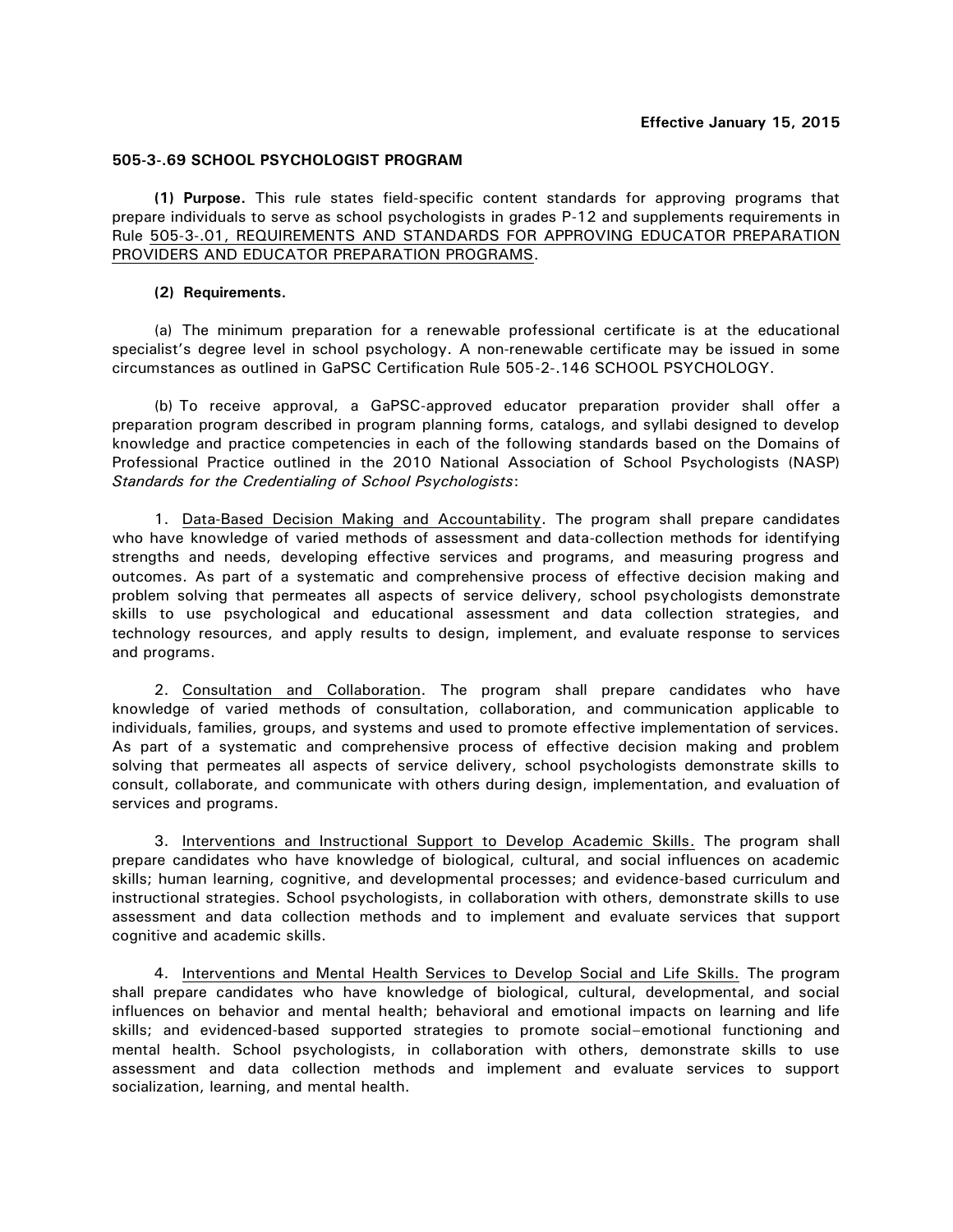5. School-Wide Practices to Promote Learning. The program shall prepare candidates who have knowledge of school and systems structure, organization, and theory; general and special education; and empirically supported school practices that promote academic outcomes, learning, social development, and mental health. School psychologists, in collaboration with others, demonstrate skills to develop and implement practices and strategies to create and maintain effective and supportive learning environments for children and others.

6. Preventive and Responsive Services. The program shall prepare candidates who have knowledge of principles and research related to resilience and risk factors in learning and mental health, services in schools and communities to support multi-tiered prevention, and empirically supported strategies for effective crisis response. School psychologists, in collaboration with others, demonstrate skills to promote services that enhance learning, mental health, safety, and physical well-being through protective and adaptive factors and to implement effective crisis preparation, response, and recovery.

7. Family-School Collaboration Services. The program shall prepare candidates who have knowledge of principles and research related to family systems, strengths, needs, and culture; empirically supported strategies to support family influences on children's learning, socialization, and mental health; and methods to develop collaboration between families and schools. School psychologists, in collaboration with others, demonstrate skills to design, implement, and evaluate services that facilitate family and school partnerships and interactions with community agencies for enhancement of academic and social–behavioral outcomes for children.

8. Development and Learning. The program shall prepare candidates who have knowledge of individual differences, abilities, disabilities, and other diverse characteristics; principles and research related to diversity factors for children, families, and schools, including factors related to culture, context, individual, and role differences; and empirically supported strategies to enhance services and address potential influences related to diversity. School psychologists demonstrate skills to provide professional services that promote effective functioning for individuals, families, and schools with diverse characteristics, cultures, and backgrounds, and across multiple contexts with recognition that an understanding and respect for diversity in development and advocacy for social justice are foundations for all aspects of service delivery.

9. Research and Program Evaluation. The program shall prepare candidates who have knowledge of research design, statistics, measurement, varied data-collection and analysis techniques, and program evaluation methods sufficient for understanding research and interpreting data in applied settings. School psychologists demonstrate skills to evaluate and apply research as a foundation for service delivery and, in collaboration with others, use various techniques and technology resources for data collection, measurement, analysis, and program evaluation to support effective practices at the individual, group, and/or systems levels.

10. Legal, Ethical, and Professional Practice. The program shall prepare candidates who have knowledge of the history and foundations of school psychology; multiple service models and methods; ethical, legal, and professional standards; and other factors related to professional identity and effective practice as school psychologists. School psychologists demonstrate skills to provide services consistent with ethical, legal, and professional standards; engage in responsive ethical and professional decision-making; collaborate with other professionals; and apply professional work characteristics needed for effective practice as school psychologists, including respect for human diversity and social justice, communication skills, effective interpersonal skills, responsibility, adaptability, initiative, dependability, and technology skills.